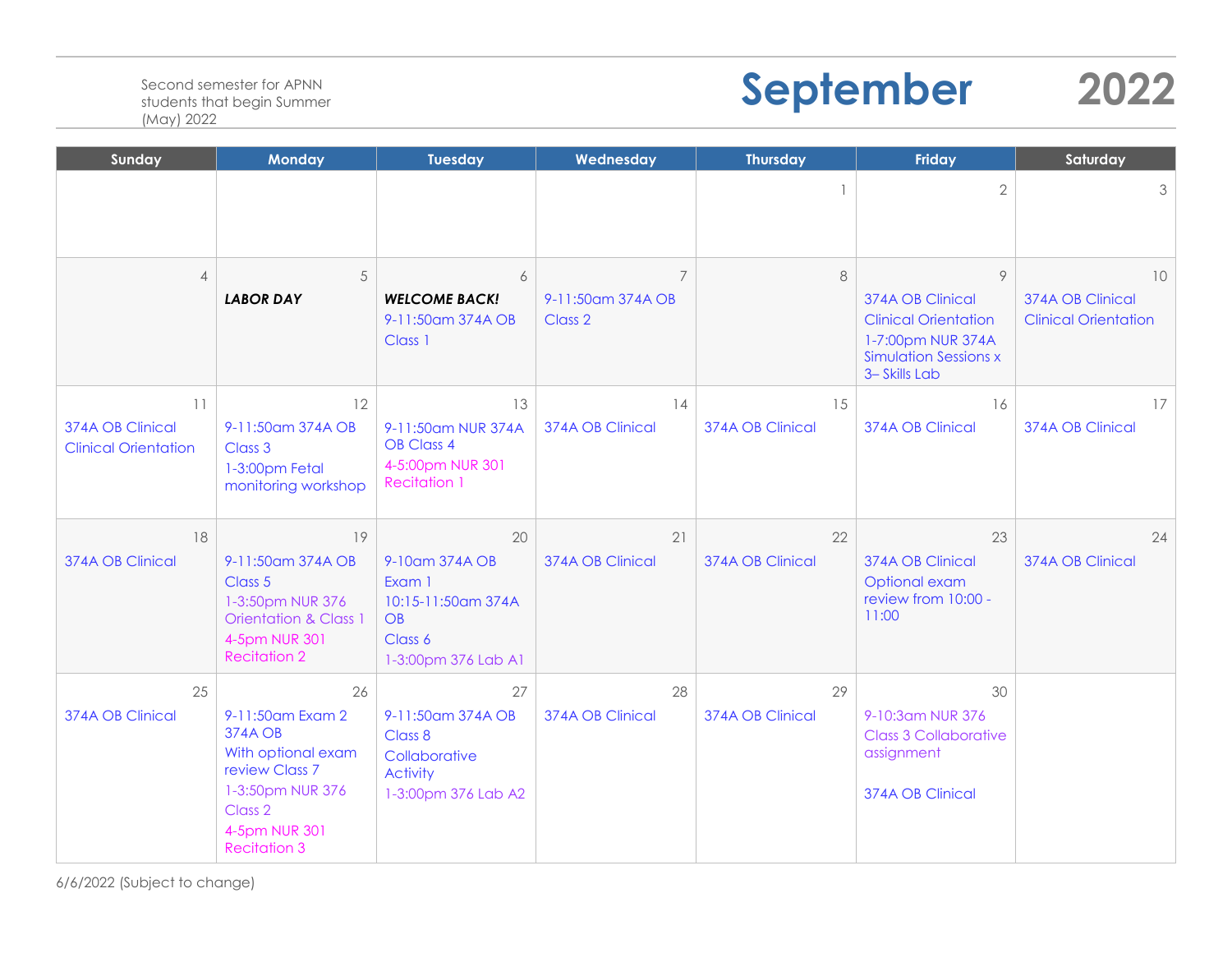## **October 2022**

| Sunday                             | <b>Monday</b>                                                                                                                                          | <b>Tuesday</b>                                                                                                 | Wednesday                                                                                                        | <b>Thursday</b>                                               | Friday                                                                                           | Saturday              |
|------------------------------------|--------------------------------------------------------------------------------------------------------------------------------------------------------|----------------------------------------------------------------------------------------------------------------|------------------------------------------------------------------------------------------------------------------|---------------------------------------------------------------|--------------------------------------------------------------------------------------------------|-----------------------|
|                                    |                                                                                                                                                        |                                                                                                                |                                                                                                                  |                                                               |                                                                                                  | 374A OB Clinical      |
| $\overline{2}$<br>374A OB Clinical | 3<br>9-11:50 am 374A OB<br>Exam 3 with optional<br>exam review<br>NUR376 1:00-3:50 Class<br>4 Optional Exam<br>Review<br>4-5pm NUR 301<br>Recitation 4 | $\overline{4}$<br>9-11:50 am 374A OB<br><b>Population Health</b><br>1-2:30pm NUR 376<br>Class 5 Exam 1         | 5<br>374A OB Clinical                                                                                            | 6<br>374A OB Clinical                                         | $\overline{7}$<br>374A OB Clinical<br>9-11:50am 374A OB<br><b>NurseThink</b><br><b>Benchmark</b> | 8<br>374A OB Clinical |
| 9<br>374A OB Clinical              | 10<br><b>FALL BREAK</b>                                                                                                                                | 11<br>8:30-11:50am 374B<br>Peds Class 1<br>1-2:30pm NUR 376 Class<br>6<br>4-5pm NUR 301<br><b>Recitation 5</b> | 12<br>9:00am-4:00pm<br>374B Peds Clinical<br>Orientation                                                         | 13<br><b>374B Peds Clinical</b><br>2-4:00pm Pre/post-<br>conf | 14                                                                                               | 15                    |
| 16                                 | 17<br>9:00-11:50am 374B<br>Peds Exam #1 then<br>class 2 following<br>1-3:50pm NUR 376<br>Class <sub>7</sub><br>4-5pm NUR 301<br><b>Recitation 6</b>    | 18<br>9:00-11:50am 374B<br>Peds Class 2 and 3<br>1-3:00pm 376 Lab A3                                           | 19<br><b>374B Peds Clinical</b><br>1-4:00pm Pre/post-<br>conf<br><b>Peds Clinical Skills</b><br>Day (skills lab) | 20<br><b>374B Peds Clinical</b><br>2-4:00pm Pre/post<br>conf  | 21                                                                                               | 22                    |
| 23                                 | 24<br>9:00 - 11:50 am 374B<br>Peds Exam #2<br>1-3:50pm NUR 376<br>Class 8<br>4-5pm NUR 301<br><b>Recitation 7</b>                                      | 25<br>9:00-11:50am 374B<br>Peds Class 4<br>Open Lab                                                            | 26<br>374B Peds Clinical or<br>PECL (SIM)                                                                        | 27<br>374B Peds Clinical or<br>PECL (SIM)                     | 28                                                                                               | 29                    |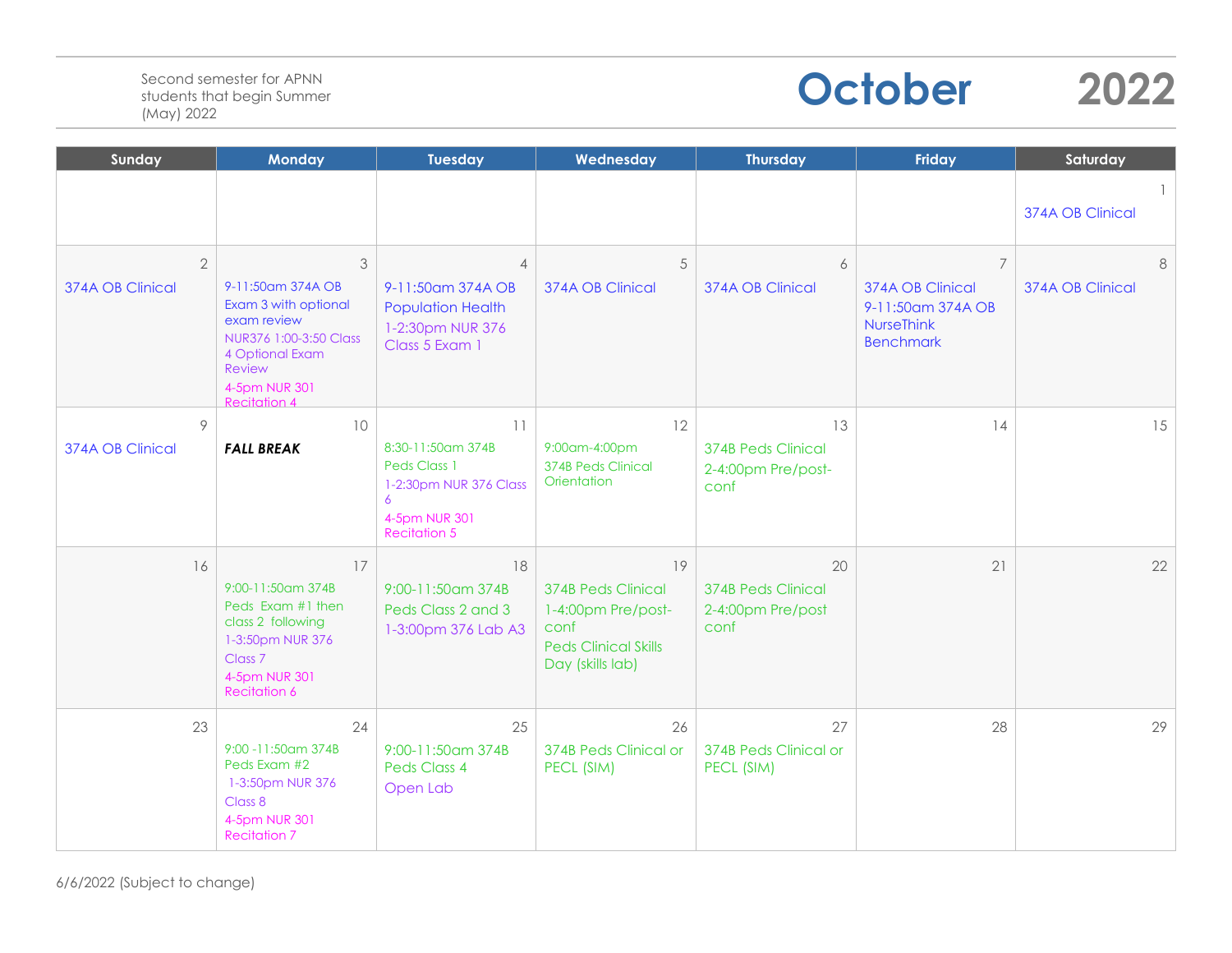## **November 2022**

| Sunday                        | <b>Monday</b>                                                                                                                        | <b>Tuesday</b>                                                                                                  | Wednesday                                                                                                                | <b>Thursday</b>                                             | <b>Friday</b>                                                            | Saturday                      |
|-------------------------------|--------------------------------------------------------------------------------------------------------------------------------------|-----------------------------------------------------------------------------------------------------------------|--------------------------------------------------------------------------------------------------------------------------|-------------------------------------------------------------|--------------------------------------------------------------------------|-------------------------------|
| 30                            | 31<br>9-10:00am 374B Peds<br>Class 5<br>1-2:30pm NUR 376<br>Class 9 Exam 2<br>4-5pm NUR 301<br><b>Recitation 8</b>                   | $\overline{1}$<br>9-11:50 cm 374B<br>Peds Class 6<br>1-3:50pm NUR 376<br>Class 10                               | $\mathbf{2}$<br><b>374B Peds Clinical</b><br>1-4:00pm Pre/post-<br>conf<br><b>374B Peds Clinical</b><br>Skills Day (ELR) | 3<br><b>374B Peds Clinical</b><br>2-4:00pm Pre/post<br>conf | $\overline{4}$<br>9:30-11:00am 374B<br>Peds Exam 3 (review,<br>optional) | 5                             |
| 6                             | $\overline{7}$<br>9:00-11:50 am 374B<br>Peds Exam #3<br>With optional review<br>following<br>1-3:50pm NUR 376<br>Class 11            | 8<br>9-11:50am 374B<br><b>CJE Benchmark Exam</b><br>1-3:00pm 376 Lab A5<br>4-5pm NUR 301<br><b>Recitation 9</b> | 9<br>374B Peds Clinical or<br>PECL (SIM)                                                                                 | 10<br>374B Peds Clinical or<br>PECL (SIM)                   | 11                                                                       | 12                            |
| 13                            | 14<br>9-11:50am NUR 375<br>Class 1<br>1-2:30pm NUR 376<br>Class 12 Exam 3<br>4-5pm NUR 301<br><b>Recitation 10</b>                   | 15<br>9-11:50am NUR 375<br>Class 2<br>1-3:50pm NUR 376<br>Class 13                                              | 16<br><b>NUR 375 Clinical</b><br>Orientation &<br>Simulation (Skills Lab)                                                | 17<br>NUR 375 Clinical                                      | 18<br><b>NUR 375 Clinical</b>                                            | 19<br><b>NUR 375 Clinical</b> |
| 20<br><b>NUR 375 Clinical</b> | 21<br>8-11:50am NUR 375<br>Class 3/collaborative<br>1-3:50pm NUR 376<br>Class 14<br>4-5pm NUR 301<br><b>Recitation 11</b>            | 22<br>9-11:50am NUR 375<br>Class 4<br>1-3:00pm 376 Lab A6                                                       | 23                                                                                                                       | 24<br><b>THANKSGIVING</b>                                   | 25<br><b>UNIVERSITY HOLIDAY</b><br><b>NO CLASSES</b>                     | 26                            |
| 27                            | 28<br>8-9:00am NUR 375<br>Exam 1<br>9-11:50 NUR 375 Class 5<br>1-3:50pm NUR 376<br>Class 15<br>4-5pm NUR 301<br><b>Recitation 12</b> | 29<br>9-11:50am NUR 375<br>Class 6<br>1-3:00pm 376 Lab A7                                                       | 30<br><b>NUR 375 Simulation</b><br>(Tele health)                                                                         |                                                             |                                                                          |                               |

6/6/2022 (Subject to change)